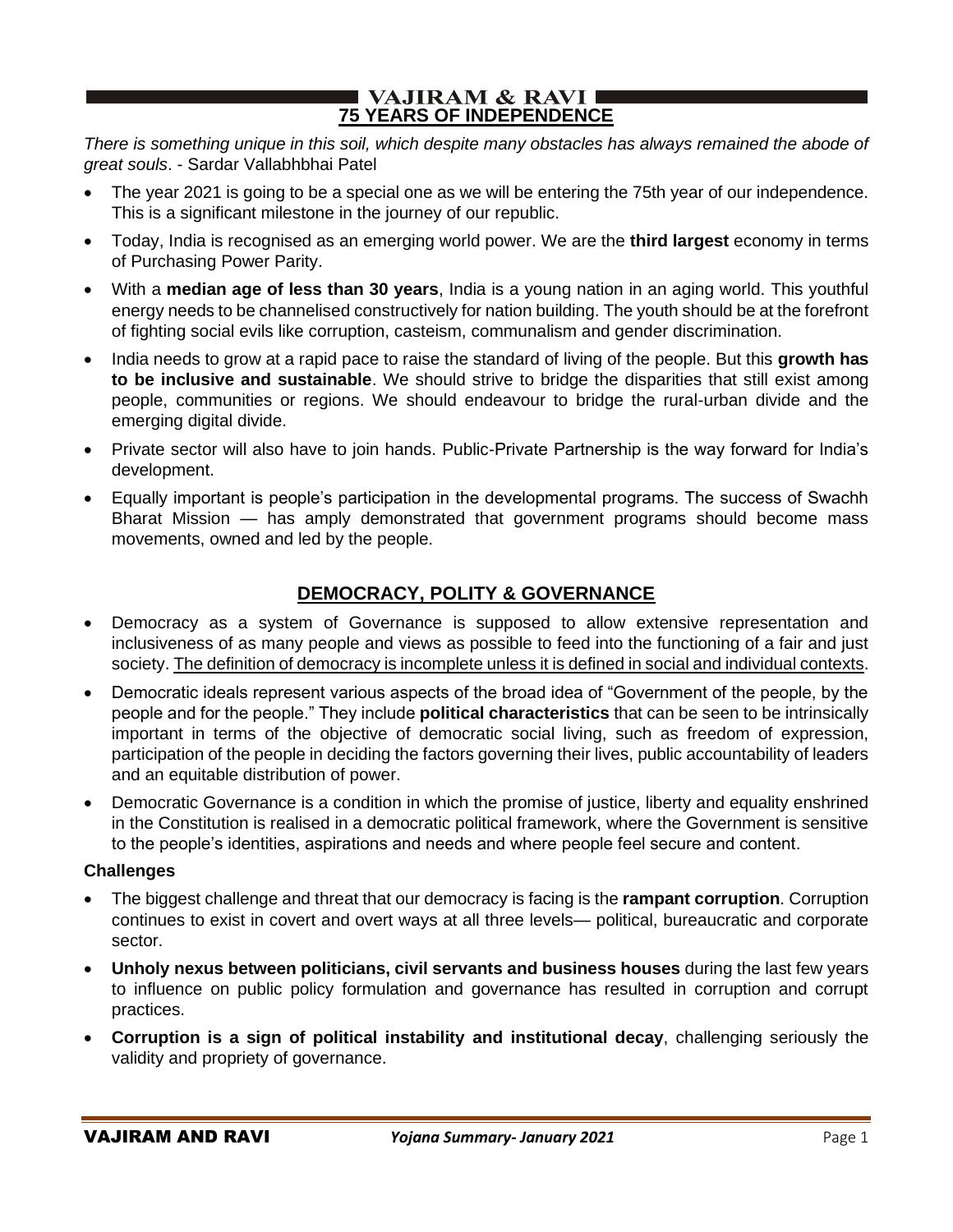- **Criminalisation** has also tarnished the image of Indian electoral politics. The news of **muscle power, money power and worthless propaganda during elections** are demeaning the sanctity of election.
- Even after the elections, the practices of unnecessary and unreasonable horse-trading have also been alarmingly increasing.
- The greatest threat to the Indian democracy and polity today is **disunity among the different communities of the country**.

### **Conclusion**

All the citizens of our country should always remember that India is a Nation of "**Unity in Diversity**". We all should always unitedly uphold the value of Democracy, Polity and Governance.

## **INDUSTRY@75**

#### **Industrial Growth: Historical Background**

- The **advent of Britishers** in India led to the **decay of the Indian handicraft industry** and machine made goods started flooding into the Indian markets post-Industrial revolution.
- But soon after Independence, **through the subsequent five-year plans**, government shifted its focus on industrialisation.
- The **First Five-year Plan** mainly focused on the development of both the private and public sectors. The **second plan on Mahalanobis Model** gave priority to Industrialisation. The **third plan** along with the first and second ones helped build up the capital goods industries in India.
- **Between 1965- 1980**, industrial growth saw a decline mainly due to the **negligence of the consumer goods sector** in the first three plans. But **between 1980-1991**, industries **recovered from downfall** due to an increase in the productivity of Indian Industries and improvement in manufacturing and capital goods sector.
- **Post-1991 economic liberalisation** of India, many reforms were brought which helped shape the future of industries in India.

#### **Current Situation**

- India's Ease of Doing Business rank according to the '**World Bank's Ease of Doing Business Report 2020**' is 63rd among 190 countries. This is a **jump of 79 positions** from 142nd in 2014.
- **FDI inflows** between April 2014 September 2019 stood at **\$319 bn** which is nearly 50% of total FDI inflow in the last 20 years. **During FY 2020-21**, the total FDI inflow of \$35.73 billion is the **highest ever for the first five months of a financial year**.
- Recently, the government has also approved **100 percent FDI** through the automatic route in **coal mining**, 100 percent FDI through the direct route in contract manufacturing, and 74 percent through automatic route in the Defense sector.
- The **start-up culture** in India has seen massive growth under the **Start-Up India scheme** launched in 2016. The government's flagship initiatives like Atal Innovation Mission (AIM), have helped **advance India's position in the Global Innovation Index from 81 in 2015 to 48 in 2020**.
- **NITI Aayog** is playing a big role in tackling development challenges in the country through policy advocacy. 115 districts have been identified across the nation as **aspirational districts**.
- These districts are being ranked based on progress being made (delta ranking) on a real-time basis based on **49 indicators from the 5 identified thematic areas** — Health & Nutrition, Education, Agriculture & Water Resources, Financial Inclusion & Skill Development, and Basic Infrastructure.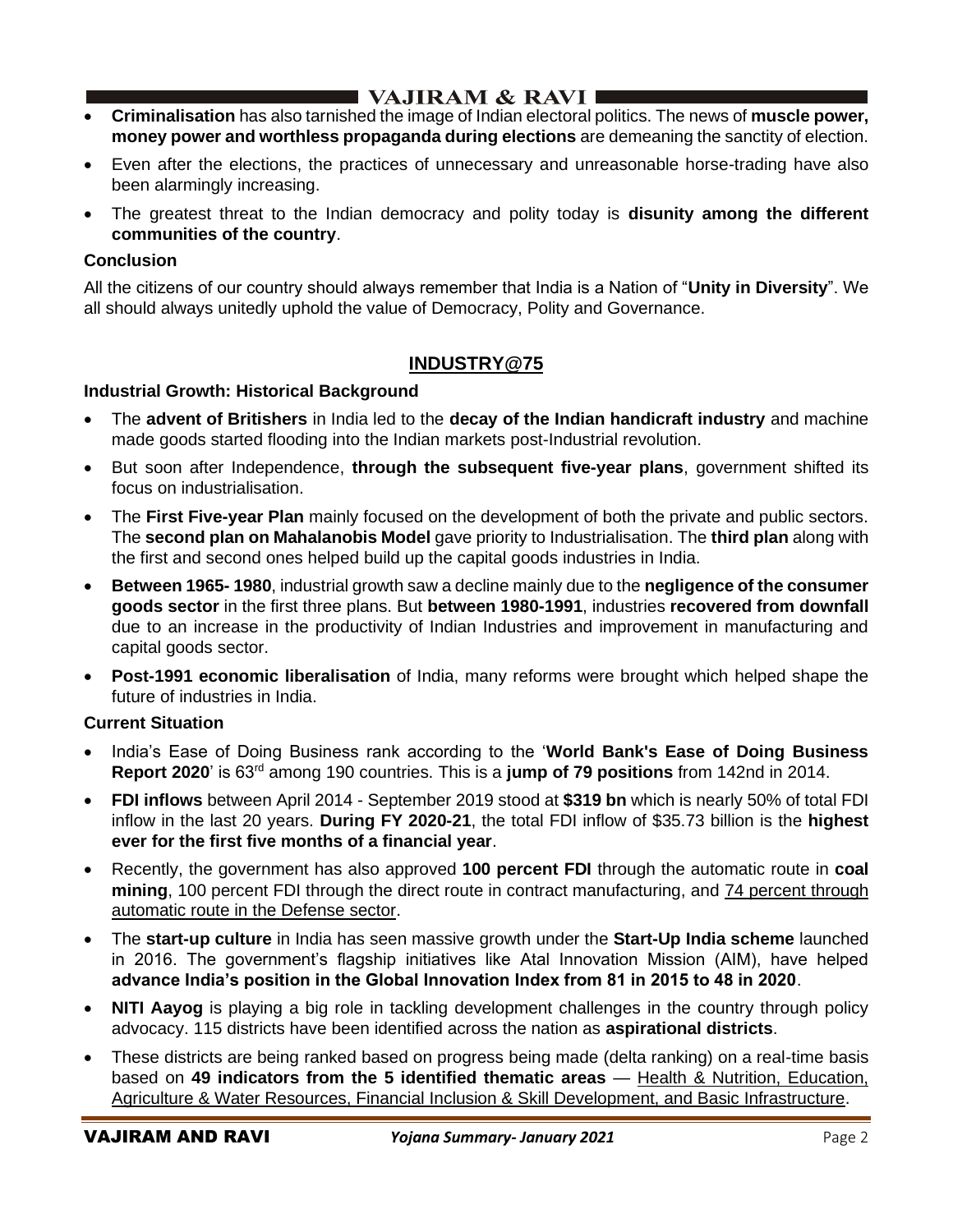- In December 2019, NITI Aayog had released the second edition of the **Sustainable Development Goals (SDG) India Index** and an **online dashboard to track the progress on 17 SDGs** of all the States and UTs on a set of 100 National Indicators.
- India has made considerable progress especially in **SDG 6: Clean water and sanitation** by constructing over 11 crore toilets to become open defecation-free in five years.
- The **Digital India campaign** launched in 2015 has ensured the **creation of a digitally empowered society and knowledge economy**. Through the **Bharat Net programme**, which is also the **world's largest rural broadband connectivity programme**, 2.5 lakh gram panchayats are being connected by a fiber-optic network.
- India's **Aadhaar has become the world's largest biometric database** and is playing a pivotal role in preventing leakages via its integration with the DBT scheme.
- **UPI and Aadhaar has drastically reduced the cost of money distribution** among the poor. According to the 2019 global Multidimensional Poverty Index India has lifted 271 million people out of poverty between 2006 and 2016.
- **Mudra loan scheme**, launched in 2015, by providing credit up to 10 lakh to non-farming and noncorporate micro and small enterprises has helped enable every last mile financer to lend credit to all types of businesses in the country.
- **Pradhan Mantri Kisan Samman Nidhi Yojana** launched in 2019 is providing 6,000 per year as minimum income support to all farmers.
- India's Global stature has improved considerably with its recent election as **Chair of the World Health Organization's Executive Board** in May 2020 and being elected as a non-permanent member of the United Nations Security Council (UNSC) for a two-year term in June 2020.
- India is emerging as a global power and is **scheduled to host the G20 in 2023**. Also, in June 2020, US had invited PM Modi to attend and be part of G7 as he wanted to expand G7 which would give India a chance to expand its economy rapidly.
- India has dealt with the pandemic better than any country in the world. We have the **highest recovery rates of around 95%** and a plan in place to distribute vaccines to all of our citizens. **India manufactures more than 60% of all vaccines sold across the globe**.
- The world's largest distributor of vaccines Serum Institute of India is also located in India.
- **Aatmanirbhar Bharat economic stimulus relief package of 20 lakh crore** amounting to 10% of GDP was released to fight the pandemic.
- 80 crore people were given free food grains till November 2020 under **PM Garib Kalyan Yojana** and 20 crore Women Jan Dhan holders were given 500 per month for 3 months. MNREGA wage rate was increased to 202 per person per day.
- The **new National Education Policy** (NEP), 2020 will make India a global knowledge superpower. Through the **SWAYAM portal**, the government is bridging the digital divide for students.
- **Under the 'Make in India' initiative** the MSME contribution to the GDP is being targeted to be increased **to 50 percent from the existing 30 percent which will create 5 crore jobs in the next few years**.

### **Conclusion**

With the "**Minimum Government, Maximum Governance**" model along with the concept of cooperative federalism, India is attaining new heights amidst various challenges including Covid-19.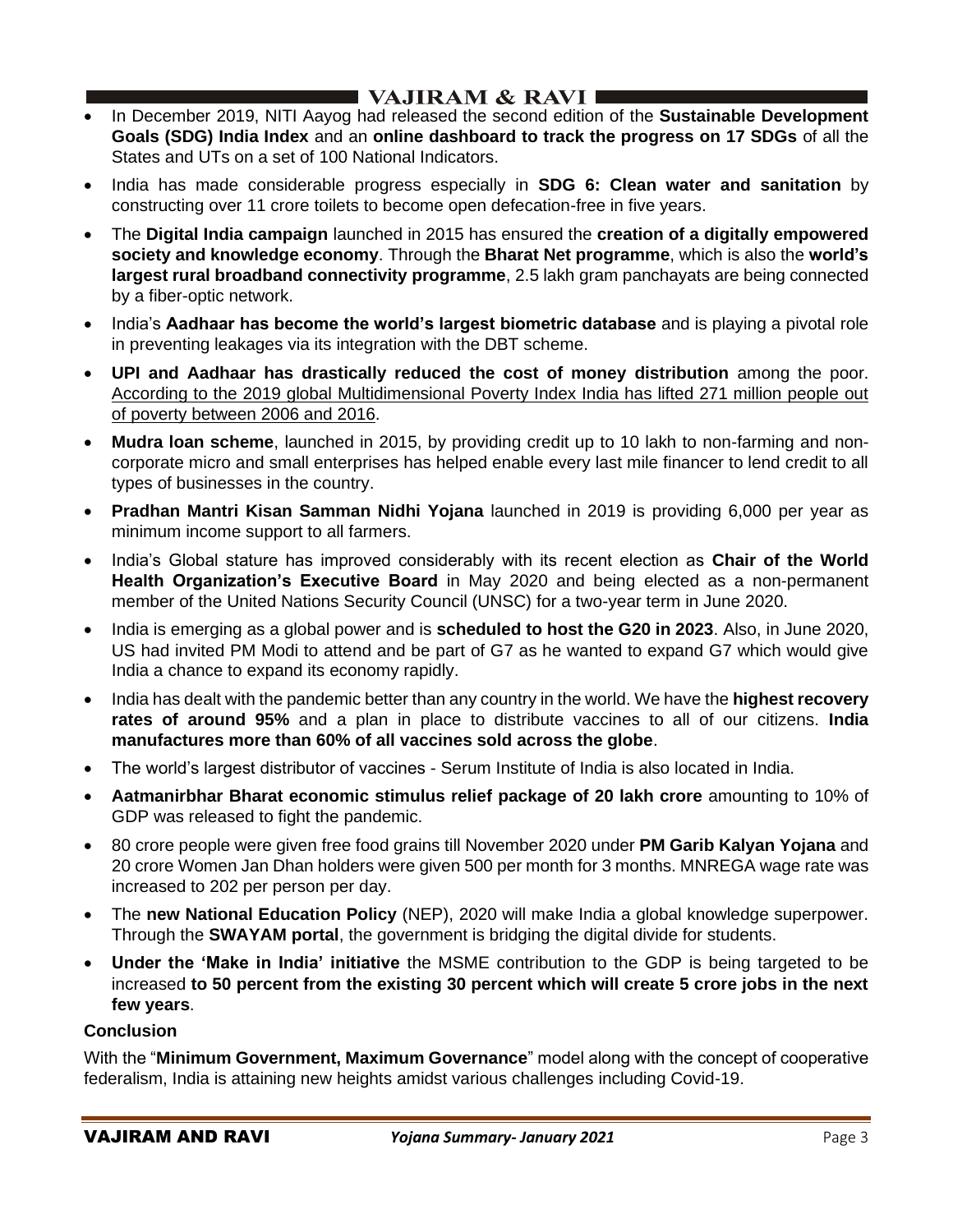#### I VAJIRAM & RAVI ∎ **EDUCATION FOR NEW INDIA**

*We are a forward-looking civilisation and vibrant democracy that looks to interact with other countries to build a better world* – PM Modi

- With the coming of Britishers in India; the indigenous institutes became extinct by the late 19<sup>th</sup> century. The British schools catered to very few.
- According to the 1879-80 Report of the Director of Public Instruction for the Madras" Presidency, the total number of educational institutions were 10,553. The system was entirely alien and rootless as wished by Lord Macaulay.

#### **Journey Since Independence**

- We began the journey of Free India with a relatively low level of attainment of education. Back then we had only 17 universities and 636 colleges and 190,441 schools. The standard of education was unsatisfactory with **too much emphasis on English** and too little on Indian languages — estranged from Indian Knowledge system.
- Significant development has been made post the enactment of the **Right of Children to Free and Compulsory Education Act 2009**. The literacy rate presently stands to 74.04%.
- As per the latest edition of the **Quacquarelli Symonds (QS) World University Rankings** in comparison to 21 institutions in 2019, the latest edition has seen 26 Indian departments entering the top-100 list for their subjects.
- For the first time **India is among the 50 countries with a rank of 48 in the Global Innovation Index**. Even in the **Employability Rankings** 2020, India has improved its ranking from 23 in 2010 to 15 in 2020.
- The Ministry of Education has introduced the **National Education Policy** (NEP). It lays special emphasis on the development of the creative potential of each individual, in all its richness and complexity with global mindset.
- The NEP will enable students to move towards 'learning to learn', with the spirit of critical inquiry, problem solving and creativity. Along with science and mathematics, the curriculum and vocations will equally include arts, crafts, humanities, games, sports, languages, literature, culture, and values.
- Thus by 2022, New India will provide a strong foundation for an education system based upon the principles of accessibility, equity, quality, affordability and accountability.

# **SUCCESSFUL ENDEAVOUR IN SPACE**

The Indian space programme has come a long way in the 57 years since its inception. From a fledgling **Sounding Rocket Launch Facility** established in the early 1960s in **Thumba near Trivandrum**, it has matured into a giant world-class space power.

#### **Beginning of Space Programme**

- The Indian space programme began in a modest way in 1962 with the formation of the **Indian National Committee on Space Research** (INCOSPAR). The formal beginning of the Indian space programme can be traced to the **launch of a Nike-Apache sounding rocket on November 21, 1963 from Thumba**.
- Later, Thumba became an international sounding rocket launching facility and such rockets were launched for upper atmospheric, geomagnetic and space research by many countries.
- I**n 1969, the Indian Space Research Organisation (ISRO) was formed**.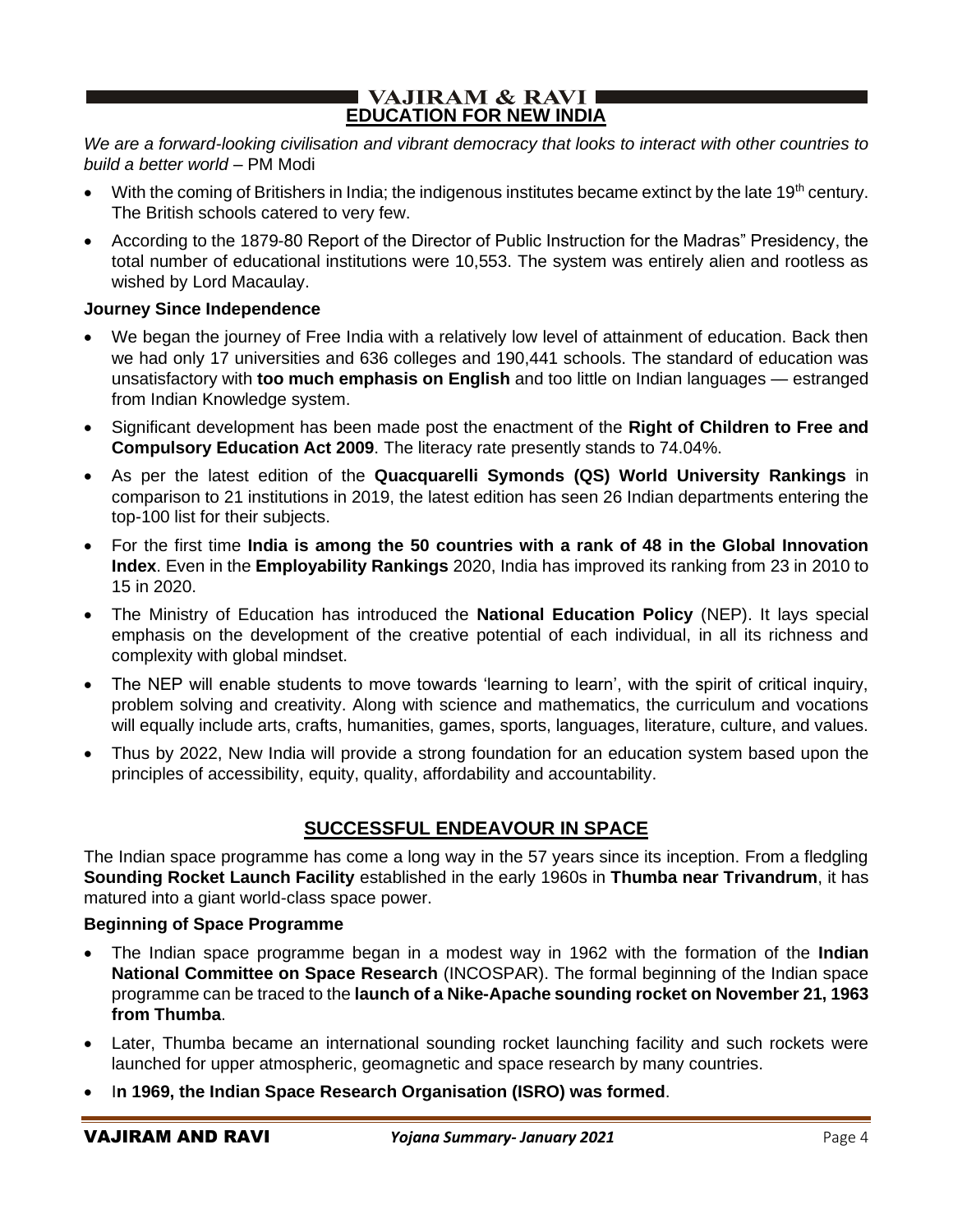# $\blacksquare$  VAJIRAM & RAVI

### **Progress and Achievements**

- The 70s were the learning phase during which many experimental satellites were built, including **India's first satellite Aryabhata**, which was launched in 1975 from a **launch centre in the former Soviet Union**.
- **Bhaskara 1 and 2**, the two experimental earth observation satellites, provided the rich experience. Today, **India is a world leader** in the **satellite-based remote sensing area**.
- **APPLE**, **India's first experimental communication satellite**, launched by the European Ariane rocket, reached its final geosynchronous orbital home in June 1981.
- Aryabhata, the two Bhaskaras, as well as APPLE **were launched free of cost**, which reflects **India's successful international space cooperation policy**.
- ISRO conducted two significant experiments in the 70's **SITE and STEP** to obtain hands-on experience on the utilisation of satellites for television broadcasting and telecommunications.
- ISRO developed its **first Satellite Launch Vehicle SLV3** and successfully launched in July 1980. As a result, **India entered into the select league of six countries** with the capability to launch satellites on their own. Later, **India developed ASLV**, a more capable launch vehicle compared to SLV-3.
- **INSAT- 1B**, India's **first multipurpose operational satellite** was launched in 1983. It brought revolution in in India's telecommunications, television broadcasting and weather forecasting fields.
- In 1988, **IRS-1A**, the first operational satellite **built in India** started imaging the earth from orbit. During the 1990s, ISRO began building INSAT-2 series of multipurpose satellites indigenously.
- Today, India has a fleet of advanced remote sensing satellites equipped with high resolution and multispectral cameras dedicated to the themes of cartography, resource survey and ocean and atmospheric applications.
- Apart from these polar orbit-based observation satellites, **weather watching satellites INSAT-3D and INSAT-3DR** — circling the earth in the 36,000 km high geosynchronous orbit, are providing valuable inputs to weather forecasting. Apart from these satellites, the **Indian National Satellite (INSAT) system** today is one of the largest domestic communication satellite systems in Asia-Pacific region.
- High throughput satellites such as **GSAT-11, GSAT29 and GSAT-19 are supporting the "Digital India" campai**gn by boosting the broadband connectivity to the rural and inaccessible Gram Panchayats in the country.

## **Launch Vehicles by ISRO**

- Till now, ISRO has developed **five launch vehicles** (SLV-3, ASLV, PSLV, GSLV and GSLV Mk III which is also known as LMV3) and mastered the technology of rockets that use solid, liquid as well as **cryogenic propellants**.
- **Polar Satellite Launch Vehicle** (PSLV) is the **third generation launch vehicle** of India. It is the first Indian launch vehicle to be equipped with liquid stages. With 49 successful flights over the years, PSLV has emerged as the reliable and versatile workhorse launch vehicle of India.
- On February 15, 2017, PSLV created a world record by successfully **placing 104 satellites** (launched by PSLV-C37) in orbit during a single launch.
- **Geosynchronous Satellite Launch Vehicle Mark II** (GSLV Mk II) is **fourth generation launch vehicle** having three stages (including the cryogenic upper stage). Cryogenic technology involves **storage of liquid hydrogen and liquid oxygen** at very low temperatures.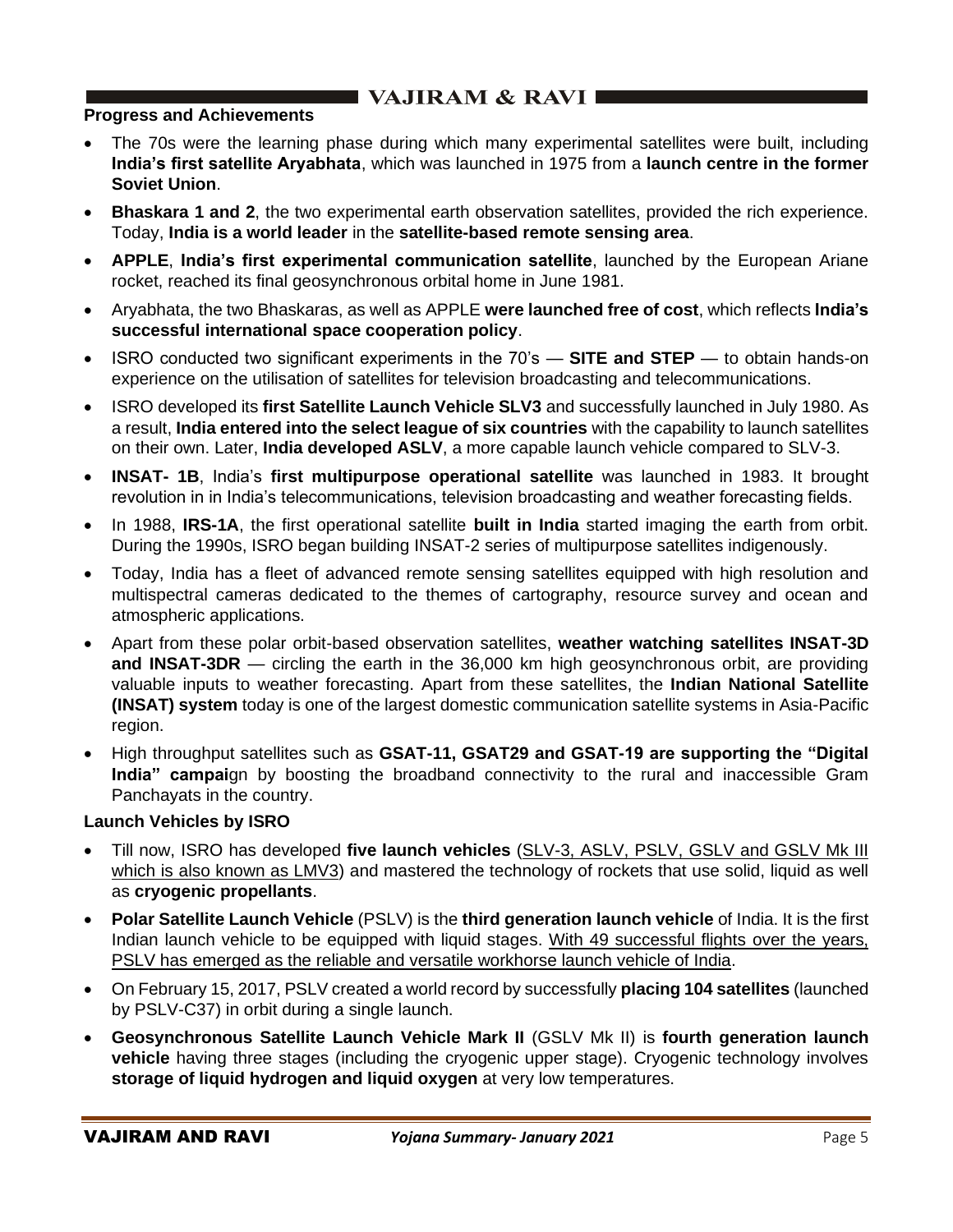## I VAJIRAM & RAVI ∎

- With the successful qualification of the **indigenously developed Cryogenic Upper Stage** in the GSLV-D5 flight in January 2014, ISRO demonstrated its mastery of cryogenic rocket propulsion.
- **GSLV Mk III**, India's **fifth generation satellite launch vehicle** has two solid strap-ons, a core liquid booster and a cryogenic upper stage. The vehicle is designed to **carry 4-ton class of satellites** into Geosynchronous Transfer Orbit or about **10 tons to Low Earth Orbit** (LEO).
- With the **successful injection of Chandrayaan-2** in to Earth Parking Orbit in July 2019, **GSLV Mk III successfully entered into its operational phase**.
- India's **Reusable Launch Vehicle Technology Demonstrator** (RLV TD) was successfully flight tested in May 2016.
- The first experimental mission of ISRO's **Supersonic Combustion Ramjet** (SCRAMJET) engine towards the realisation of air breathing propulsion system was also successfully conducted in August 2016. With this, India became the **fourth country to flight test the SCRAMJET engine**.

### **Science Missions**

- ISRO entered into the realm of science missions with a unique mission, **Space Capsule Recovery Experiment-1 (SRE-1)**. Launched by PSLV in January 2007, SRE-1 with its scientific experiments orbited the Earth for 12 days and was successfully deorbited and recovered over Bay of Bengal.
- The **space science missions** of India **Chandrayaan-1**, **Mars Orbiter Mission**, **Astrosat** and **Chandrayaan-2** - have caught the attention of millions.
- Launched by PSLV in October 2008, the Chandrayaan-1 spacecraft was successfully navigated to the Moon. With this mission, **India became the fourth country** to send a **probe to the lunar surface** after the United States, the Soviet Union and Japan.
- Later, when **Chandrayaan-1 conclusively discovered water molecules** on the lunar surface, it was widely hailed as a path-breaking discovery.
- Mars Orbiter Mission demonstrated India's capability to build, launch and navigate an unmanned spacecraft to Mars. **Launched by PSLV** in November 2013, the Mars Orbiter Spacecraft encountered Mars on September 24, 2014.
- With this, **ISRO has become the fourth space agency** to successfully send a spacecraft to Mars orbit. **Achieving success in the first mission** itself is yet another accomplishment of ISRO.
- **AstroSat** launched by PSLV in September 2015, is the **first dedicated Indian astronomy mission** aimed at studying celestial sources in X-ray, optical and UV spectral bands simultaneously. AstroSat recently made a major breakthrough by discovering one of the earliest galaxies in extreme-Ultraviolet light.
- The **Chandrayaan-2 mission**, India's second mission to the moon, was successfully launched in July 2019. The eight instruments onboard the Orbiter are continuously providing useful science data which will enrich our understanding of the moon's evolution and mapping of the minerals and water molecules in Polar regions.
- ISRO has successfully established and operationalised **Navigation with Indian Constellation (NavIC)** which provides highly accurate Position, Navigation and Time information to users in India and its surroundings. Global Standards body 3rd Generation Partnership Project (3GPP), which develops protocols for mobile telephony, has approved NavIC.
- Further, through **GPS Aided GEO Augmented Navigation (GAGAN)**, ISRO is providing Satellitebased Navigation services with accuracy and integrity required for civil aviation applications and to provide better Air Traffic Management over Indian Airspace.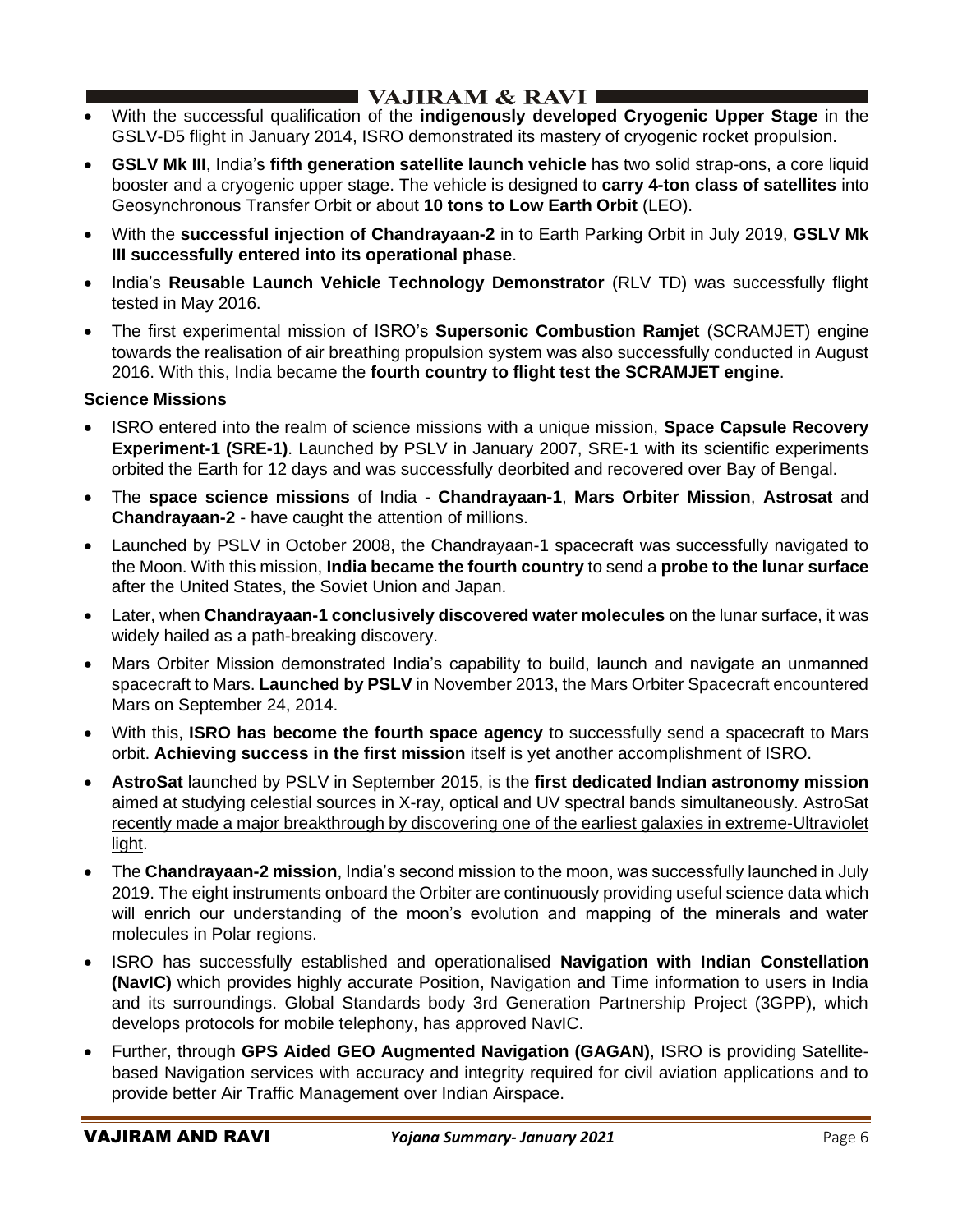## I VAJIRAM & RAVI I

- Apart from this, ISRO has also **facilitated students in building/ launching satellites** for various applications. So far, **10 student satellites have been launched by ISRO**.
- The **"Gaganyaan Programme"**, approved in 2018, has the objective of demonstrating **human space flight** capability to Low Earth orbit with 3 crew members for 5-7 days in orbit and safely recover them after the mission.

### **Capacity Building**

- Towards capacity building in human resources and to meet the growing demands of the Indian Space Programme, the **Indian Institute of Space Science and Technology** (IIST), a deemed university, was established at Thiruvananthapuram in 2007.
- Recently, the space sector was opened up to promote, handhold, regulate and authorise private enterprises and start-ups to undertake space activities by creation of the **Indian National Space Promotion and Authorization Center** (IN-SPACe).
- Space science missions like Chandrayaan-3, Aditya-L1, Mission to Venus to further explore the solar system, are in progress.

## **FISCAL FEDERALISM**

- "Fiscal Federalism' refers to the financial relations between the country's Central Government and other units of Government. It essentially represents how **expenditure and revenue are allocated across different layers of Government administration**.
- Fiscal federalism helps Government realise cost efficiency by economies of scale in providing public services.

### **Historical Evolution of Fiscal Federalism in India**

- In India, fiscal federalism originated in pre-independence India. Over time, a rigid unitary system with immense scope of discretionary power to the Central Government was transformed into a constitutionally regulated federal system.
- By 1858, there was no standardised system of accounting and annual budgets did not exist. Central Government retained the entire control on finances. Local Governments collected revenue as agents of Central Government resulting in no direct interest in the result of collection.
- Later, the Government of India Act, 1919 introduced a system of diarchy, dividing the administrative subjects and sources of revenue into two categories — Central and Provincial.
- In 1927, Simon Commission reviewed the Government of India Act, 1919 and recommended the establishment of a federation of Indian States and provinces.
- Thereafter, the **Expert Committee of 1931 with Lord Viscount Peel as the Chairman**, examined the fiscal relations between the Centre and Provinces and suggested sharing of income tax between Centre and Provinces while fixing the share of Provinces for a period of five years.
- Based on these recommendations, the Government of India Act, 1935 was brought forth which established a **federal system with Provinces and Indian States as two distinct units**.
- Thus, the Act of 1919 and Act of 1935 established a basic structure of fiscal federalism in India, where **Act of 1919 provided for a separation of revenue heads** between the Centre and the Provinces, and the **Act of 1935 allowed for sharing of Centre's revenues and for the provision of grantsin-aid to Provinces**.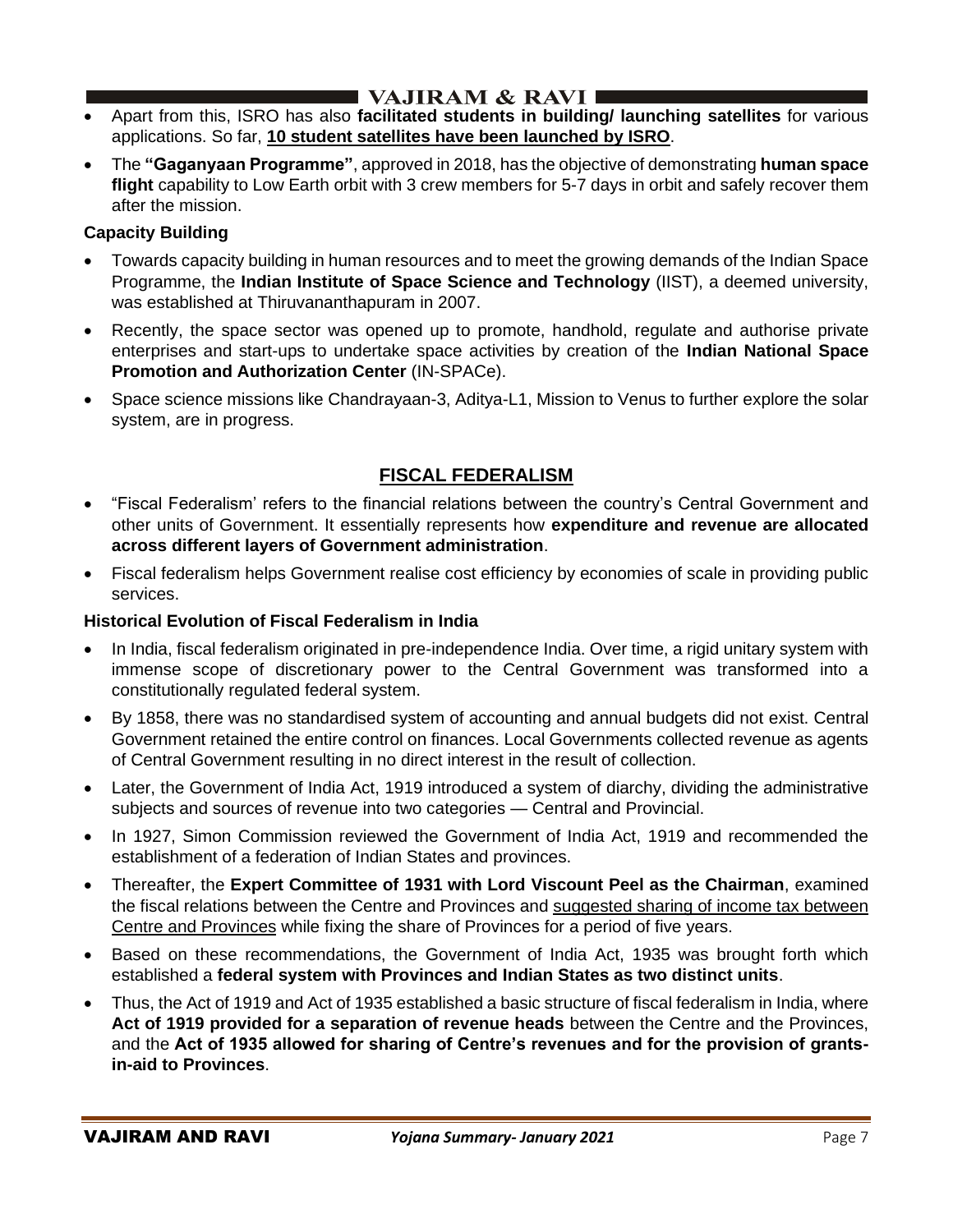### **The Federal Character of Public Finance in India**

- Federalism is an essence of the constitution. The **Constitution specifies taxation powers** of both the Centre and the State and the **principles governing the sharing** of revenue and certain other resources.
- Post implementation of Goods and Services Tax (GST) which is shared between Centre and States, Central Government retains the exclusive right for income tax (corporates and individuals) while States have the right to collect stamp duty, excise duty on alcoholic beverages, registration/ commercial use of vehicles, and a few other minor taxes.

#### **Central Transfers to States**

- In India, in order to correct the vertical and horizontal imbalance and for equitable and efficient development, the Central Government transfers funds to State Governments as **General-Purpose transfers** and **Specific Purpose transfers**.
- The **General-Purpose transfers are untied funds** devolved to the State Governments via the Finance Commission.
- Finance Commission is appointed every five years since 1951 under Article 280 with the purpose of addressing the horizontal and vertical imbalance. It **recommends the criteria for devolution** of central taxes to States and the principles for distribution of grants-in-aid. 15th Finance Commission has already made recommendations for 2020-21.
- Remaining Central transfers to States are in the form of Specific Purpose Transfers which may also be termed as tied transfers. These transfers are made by the concerned Central Ministries/Departments in the form of **Centrally Sponsored Schemes (CSS)**.
- Up till 2014-15 the **developmental plan transfers** made by the erstwhile Planning Commission also constituted tied transfers, The **Planning Commission transfers** included **formula-based transfer of Normal Central Assistance** and **discretionary transfers** such as **Special Plan Assistance**, **Assistance for Externally Aided Projects**, etc. The responsibility of funds allocation is now entrusted to the Ministry of Finance.

#### **Transfers of Resources to Local Bodies**

- It was only after 73rd and 74th Constitutional Amendment Acts passed in 1992, the two-tiered Indian federal structure evolved into three-tiered structure.
- **Article 243 (I) & Article 243 (Y)** further necessitated **constitution of State Finance Commissions at regular interval of five years**, to decide distribution of net proceeds of taxes between State and Panchayats, determination of taxes, duties, tolls etc. to be assigned to Panchayats and Municipalities, grant in aid to be provided to the Panchayats and Municipalities.

#### **Major pronouncement which brought about structural changes in the Centre State financial relations**:

- **1. Increase in untied funds devolved to States**
	- Following the recommendation of FC-XIV to increase the share of union tax proceeds from 32% to 42%, the biggest increase ever, the share of FC grants in total transfers increased to 74%.
	- This whopping increase of 10% in the share of union tax proceeds underpins the objective of greater fiscal autonomy to States,
- **2. Rationalisation of Centrally Sponsored Schemes (CSS)**
	- The most recent rationalisation took place in 2016-17 based on the recommendations of the subgroup of Chief Ministers on Rationalisation of Centrally Sponsored Schemes.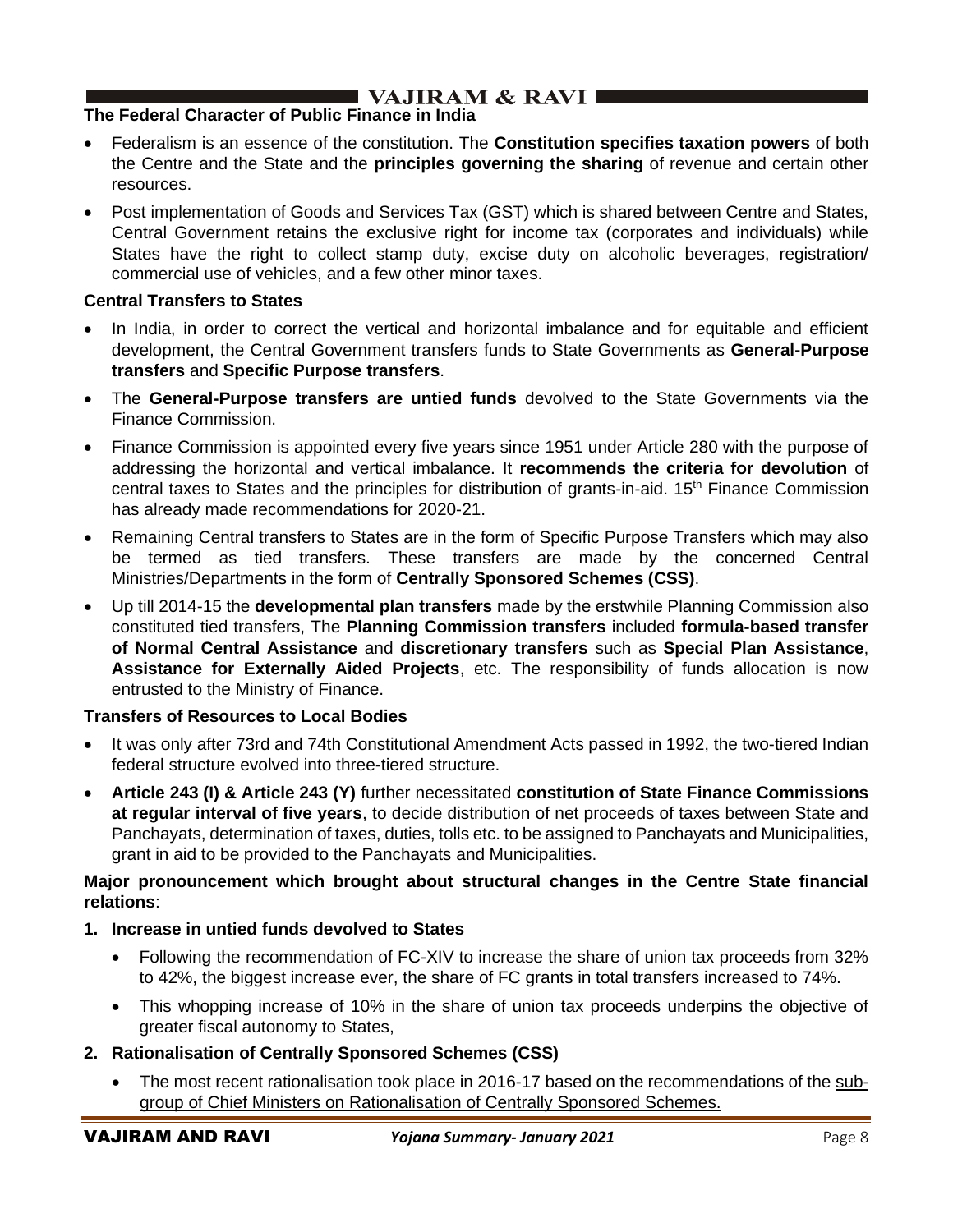• The number of CSS were **reduced from 66 to 28**, the **funding pattern of core schemes was changed** for large States to 60:40 (Centre: State) from 70:30 earlier; the **flexibility for States to use funds** as per their local needs and requirements within schemes **was increased from 10% earlier to 25%**; each Ministry/Department along with NITI Aayog were recommended to **evolve transparent criteria for allocation under each scheme** and NITI Aayog was entrusted with carrying out **third party evaluation** to improve efficiency of expenditure and to improve outcomes.

## **3. End to Centralised Planning Era and Discretionary Grants**

Plan and Non-Plan distinction in the budgeting exercise was done away with by the Union Budget 2017-18. **Discretionary transfers** such as additional central assistance, special plan assistance, granted by the erstwhile Planning Commission **were discontinued**.

## **4. Introduction of Goods and Services Tax (GST)**

- The Constitution now with Article 279A, provided for creation of a GST Council which is a joint forum of the Union and States entrusted with the responsibility of making recommendation on GST rates, taxes, cesses, exemptions etc.
- This unique institution has been working in an exemplary manner resonating **cooperative federalism**.

## **5. Outcome Based Budgeting**

- An expenditure reform was **introduced in 2017-18** with the **formulation of output outcome framework for 68 Ministries/ Dept.** along with the Union Budget document.
- **Data Monitoring and Evaluation Office** of NITI Aayog and Public Finance (States) of Ministry of Finance are key coordinators in finalising and monitoring this framework. It is an **important transition from mere outlays of schemes to result-oriented outputs and outcomes**.

## **Role of NITI Aayog in Strengthening Federalism**

- On the premise that strong States make a strong nation, **a number of initiatives have been taken by NITI Aayog to foster cooperative federalism**.
- These include meetings between Prime Minister/Cabinet Ministers with all Chief Ministers; subgroups of Chief Ministers on subjects of national importance; sharing of best practices; launching of the Aspirational Districts Programme for development of backward districts; theme-based extensive engagements in various sectors; framing model laws for land leasing and agriculture marketing reforms; and area- specific interventions for North Eastern, Himalayan States and Island development.
- The **Governing Council of NITI Aayog**, comprising Chief Ministers of all the States and UTs with Legislatures and Lt. Governors of other UTs provides a platform whereby the **Centre and the States – Team India – can come together** to resolve differences and chart a common course to progress and prosperity.
- NITI Aayog has been providing **relevant technical advice to the Centre, States and UTs**.
- NITI Aayog has also established models and programmes for development of infrastructure and to reignite and establish private-public partnership, such as the *Centre-State partnership model*: *Development Support Services to States and Union Territories* (DSSS); and the *Sustainable Action for Transforming Human Capital (SATH) programme*.
- NITI Aayog has endeavoured to **promote competitive federalism** by facilitating improved performance of States/UTs by encouraging healthy competition through transparent ranking in various sectors.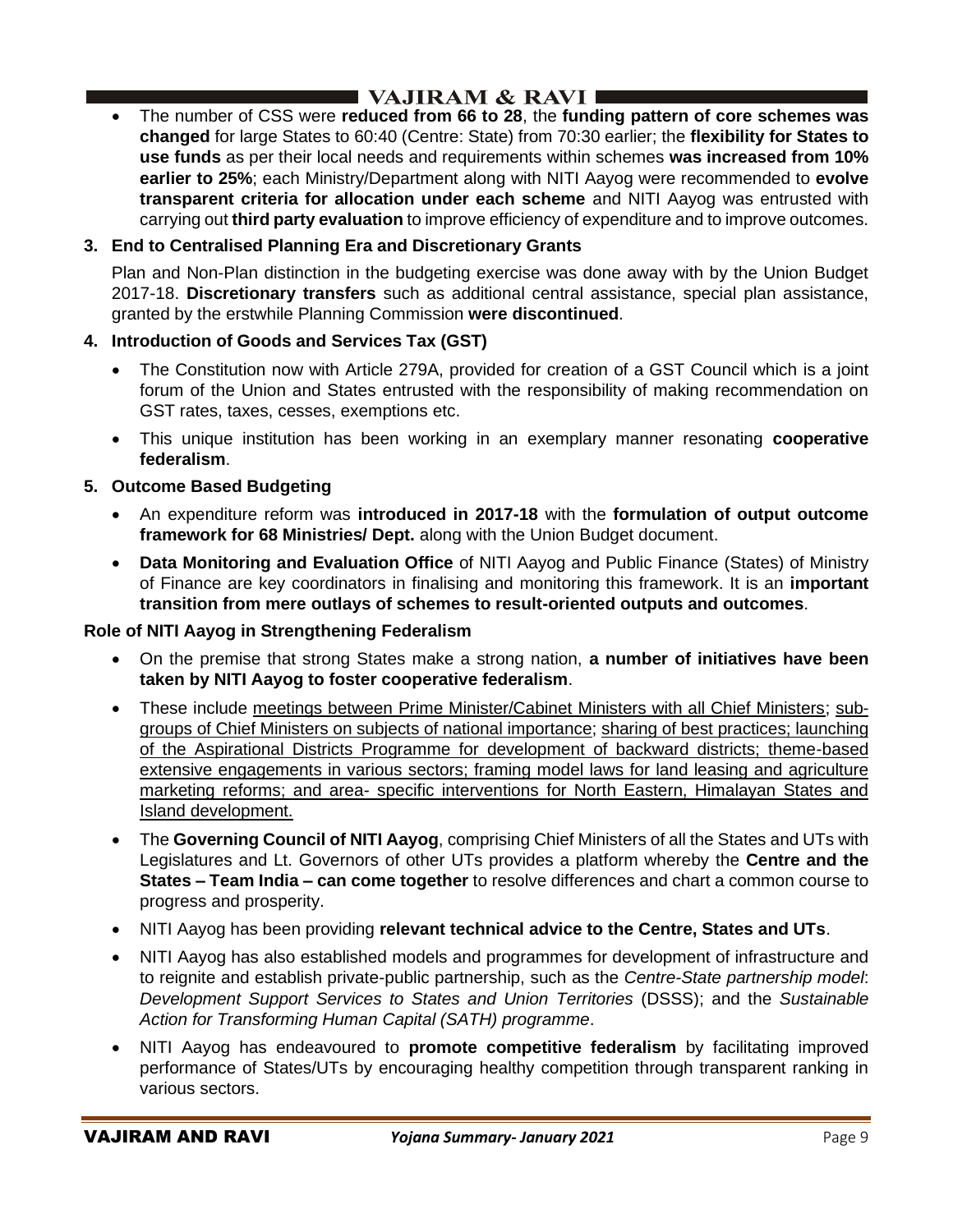- Some of the **indices launched by NITI Aayog include** Education Index; Health Index; Composite Water Management Index; SDG Index; and Delta Rankings for Performance of Aspirational Districts.
- Once districts compete amongst themselves, States would emerge stronger and when States compete amongst themselves, nation becomes stronger. This will help us **weaken the tendency for 'competitive populism' and replace it with 'competitive good governance'**.

### **Going Forward**

- The challenge of **striking balance between efficiency and equity** has always been a critical aspect in federalism. **Meeting the aspiration of States** is the foremost priority of Indian fiscal federalism.
- The recent experience of tackling Covid crisis is a successful example of how Centre and States have worked together to fight the pandemic. Likewise, steps have also been taken for **localisation of Sustainable Development Goals** so as to identify specific steps at the subnational levels.
- **New reforms are required in public financial management syst**em both at Centre and State level.
- There must be mechanisms in place to **reward best performers**, be it States or districts or even at block levels.
- **Two-way communication channels** need to remain open all the time so that the issues get resolved quickly and development is not hampered. Only then the vision of a developed India can be realised in its truest sense.

## **PUBLIC HEALTH INNOVATION**

- Amidst the ongoing challenges of mitigating the pandemic, one thing has become clear the need for affordable and accessible health care for all.
- The idea behind **'Health for All'** is intrinsically interlinked with the idea of Universal Health Coverage (UHC) which envisages, that everyone, everywhere, has access to essential health care services without facing financial hardship.
- **SDG 3** aspires to ensure health and well-being for all, along with tackling epidemics and selected communicable diseases by 2030. It also aims to achieve universal health coverage and provide access to safe and effective medicines and vaccines for all.

#### **Steps Taken By Govt.**

- Government of India in 2018 introduced the **Ayushman Bharat programme**, with the aim to bolster the two pillars of Health for All - **strengthening primary health care** and **providing health coverage**.
- Under this programme, **1.5 lakh health and wellness centres** are being set up to provide comprehensive primary health care to the community, including providing essential drugs and diagnostic services free of cost.
- Additionally, the programme also **provides health coverage for the bottom 40%** of people in the country, who are most likely to face financial hardships while accessing quality health care services.
- Numerous programmes have been designed to address health issues under the wider umbrella of **National Health Mission**.
- The **Universal Immunisation Programme**, which is one of the largest health programmes of the world, has achieved stellar results such as the eradication of smallpox and polio.
- Moreover, Various National programs on health ranging from **Reproductive, Maternal, Neonatal, Child and Adolescent health** (RMNCAH), nutritional programmes, communicable and non-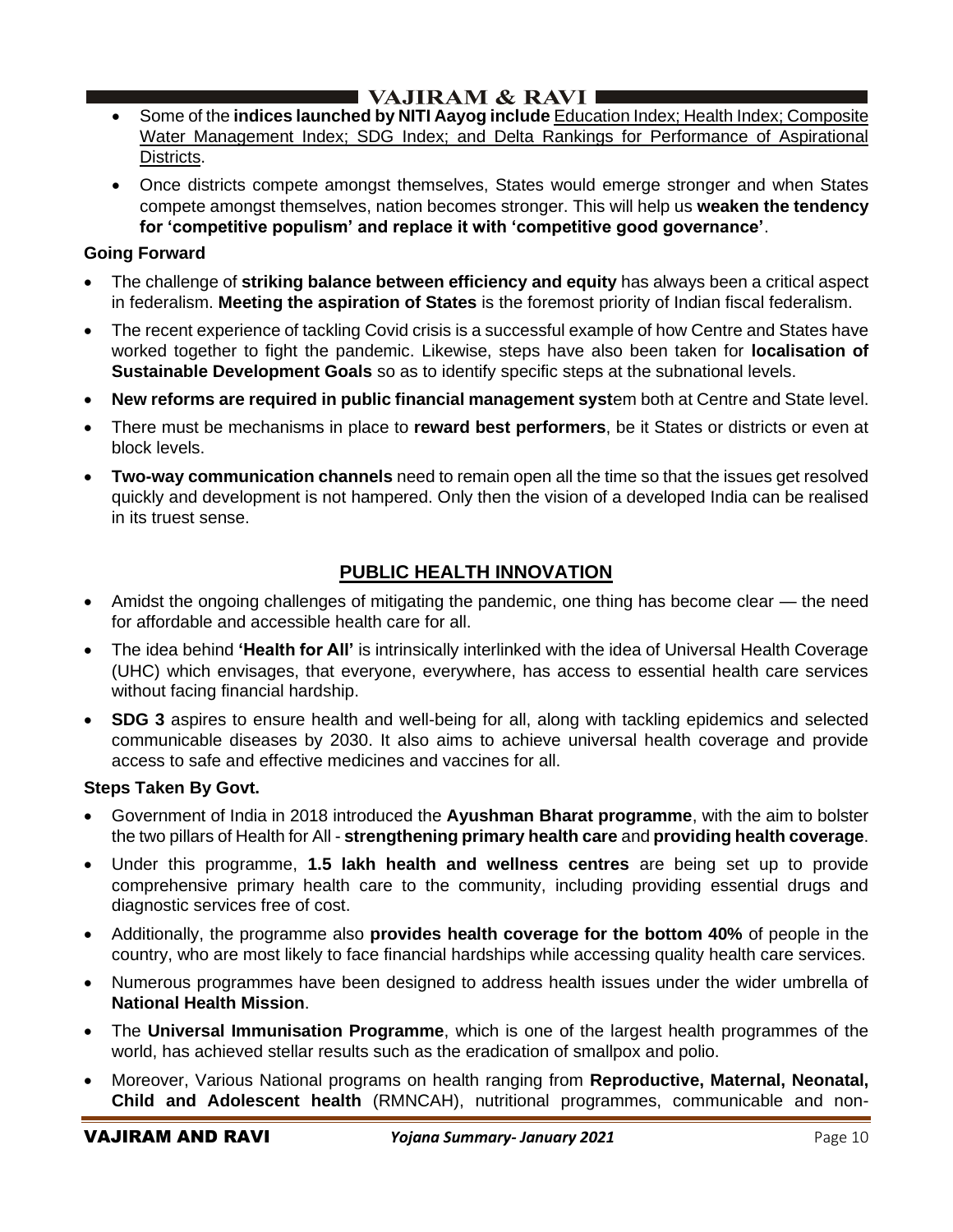communicable diseases to health system strengthening programs have been designed and implemented.

• Prime Minister gave a clarion call to **end TB and Malaria by 2025 and 2030** respectively and launched the **National Strategic Plans** (NSP) to this end.

### **Way forward**

- Another significant, component of "Health for All" is **innovation in public health research, driven by public-private partnerships**. Innovation, particularly in the development of indigenous solutions, is essential to develop affordable health care products and services.
- For instance, ICMR developed and validated the indigenous **Covid Kawach Elisa test** for antibody detection of the virus, which can be produced at lower manufacturing cost and makes it easy to use in resource-limited settings.
- The **role of multi-sectoral partnerships and collaboration** cannot be undermined. In January 2020, India had only one laboratory testing for Covid-19, at the **National Institute of Virology, Pune**. With the collaboration of private players, ICMR has established testing labs even in the remotest parts of the country. From initial days of 1000 tests per day India is now conducting more than 14 lakhs tests per day.
- **The National Health Policy** (2017) envisages the attainment of the highest possible level of health and well-being for all at all ages, through a preventive and promotive health care orientation in all developmental policies, and universal access to good quality health care services without anyone having to face financial hardship as a consequence.
- **Technology** can also play a significant role in this regard. Digital transformation of health services can lend a positive push towards health care delivery, health promotion and prevention, therefore encompassing all aspects of universal health care. The **ne**w **Science, Technology and Innovation Policy** currently in progress will also be a guiding document in attaining the health for all.
- Alongside efforts to strengthen primary health care, raise public health expenditure and provide greater financial coverage, we also need an **enabling environment for public health innovation** through collaborative action to provide affordable tools to those who need it the most. Only then we will be able to ensure that no one is left behind when the next public health crisis strikes.

## **INFRASTRUCTURE DEVELOPMENT**

- We have come a long way in provisioning of infrastructure since Independence. we have made the visioning of what needs to be done a better combination of top down and bottom up, with more decision making at decentralised levels rather than just top down (based on the concept of Five-Year Plans).
- The recently announced **National Infrastructure Pipeline** (NIP) by **the Ministry of Finance** envisages an investment of Rs 111 lakh crore in infrastructure in the six fiscal years until 2020-25.

#### **What is Infrastructure?**

- It is defined as those economic activities that support a whole host of many other activities that improve quality of life and economic development, while at the same time embracing social inclusion and sustainability with nature.
- At a generally accepted level, infrastructure sectors are those that address energy, communication, transportation, housing, water, and sanitation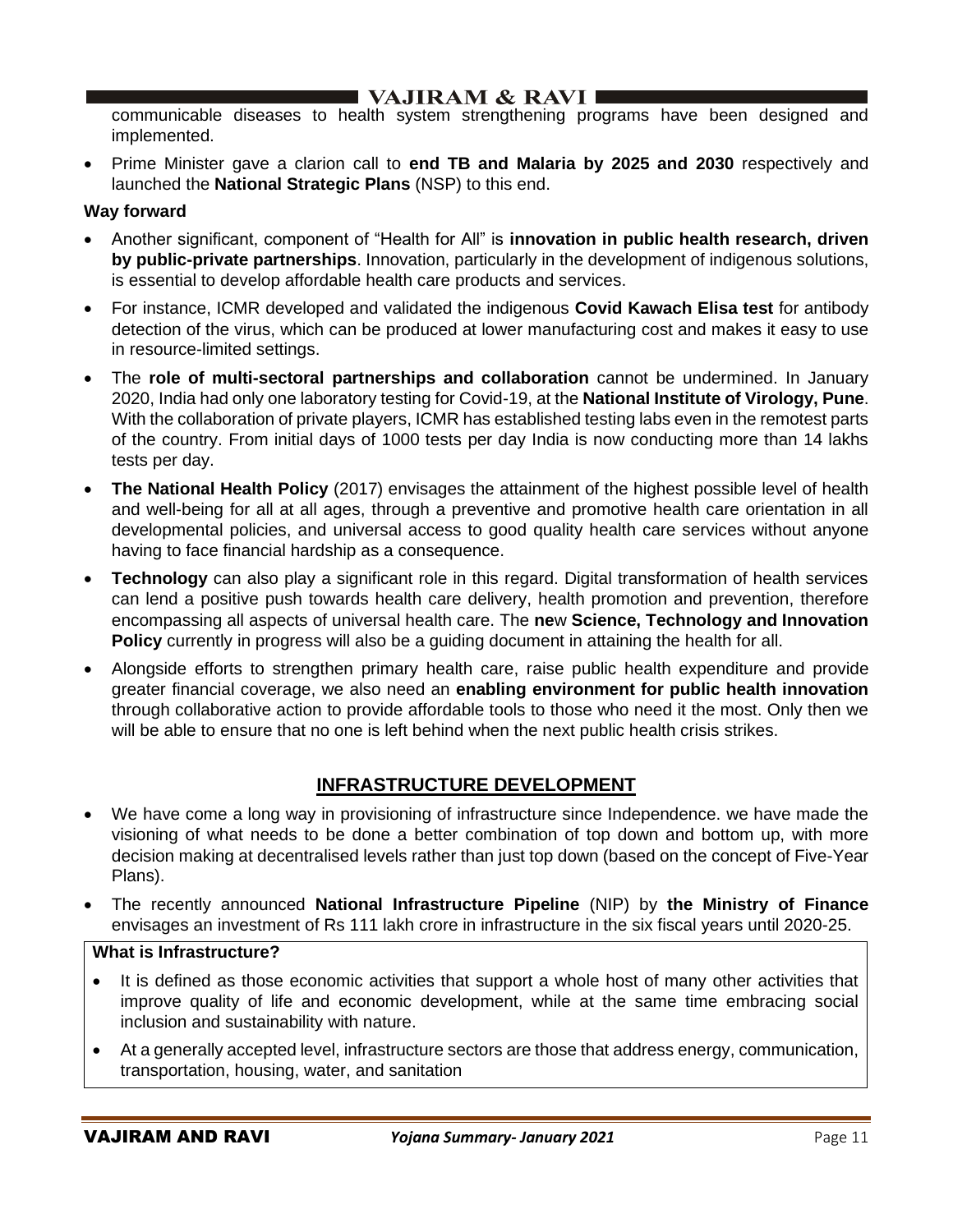## ■ VAJIRAM & RAVI I

### **Eight Dimensions That Enable Infrastructure Development**

- **1. Project Structuring**
	- To enable greater focus, and to facilitate PPPs, we had to **unbundle' activities**, either vertically or horizontally or both, and in some cases, even 'bundle.' The **power sector is a good example**. **Electricity Boards were vertically unbundled** into Generation, Transmission and Distribution Companies. **Distribution Companies further got horizontally unbundled, on a regional basis**.
	- **To enable 'inclusion**,' especially where affordability for some user segments was an issue, many sectors have come up with a structuring that recognises the need for subsidy.
	- The **telecom sector** created a **Universal Obligation Fund**, by sourcing a percentage of commercially viable calls into this fund, from which subsidies would be provided for the rural and remote segments.
	- **Aviation** tried to do it by having a **cross-subsidy model**, forcing every airline to follow 'route dispersal guidelines. This did not work very well, **until the "under-served' routes were bid out as a separate package**, with **bids going on least subsidy basis**.
	- The real question is, if subsidy-based bids are allowed, and the discovery is through a competitive process, whether the public sector would have been able to offer as much output with the 'subsidy' amount, as the private sector can leverage and offer.
	- **In the road sector**, initial PPP Structuring was attempted on the **Build-Operate-Transfer model**. When projects were not taking off, a **capital subsidy-based bid model** was structured, called **Viability Gap Funding**. This made the road sector take off.
	- But then, as more and more projects started getting **vulnerable to toll revenue-based risk**, a structuring called **Hybrid Annuity Model** was brought in, where the concessionaire was no longer vulnerable to toll- based revenue risks, but had to build (and hence take on construction risks) and maintain the roads for an annuity income.
	- Dealing with competition has been handled differently in different sectors. **Airports have protected the market for a develope**r, by giving the first right of refusal, should another airport be planned in a 150 km vicinity.
	- On the other hand, **terminals at ports** are bid out in a manner that there is competition from at least two private players for a terminal category.

#### **2. Project Evaluation: Economic and Risks**

Projects have moved from being evaluated just financially - often without a revenue model, to economic evaluation with externalities (also called social cost benefit analysis) to evaluations that include identification of risks and risk mitigation/management plans.

#### **3. Sourcing of Funds**

Starting from just budgetary support, to private funding, to revenue models, to partial government support through viability grants, various sources of funding have come to play.

#### **4. Tendering and Bidding Process**

- The bidding process is also more consultative, and manages expectations. The currently ongoing privatisation of certain Passenger Train Operations is an example of openness, transparency and responsiveness.
- Bid criteria have evolved over time to get better alignment between the promoter and project expectation, as well better risk allocation, transparency and monitorability.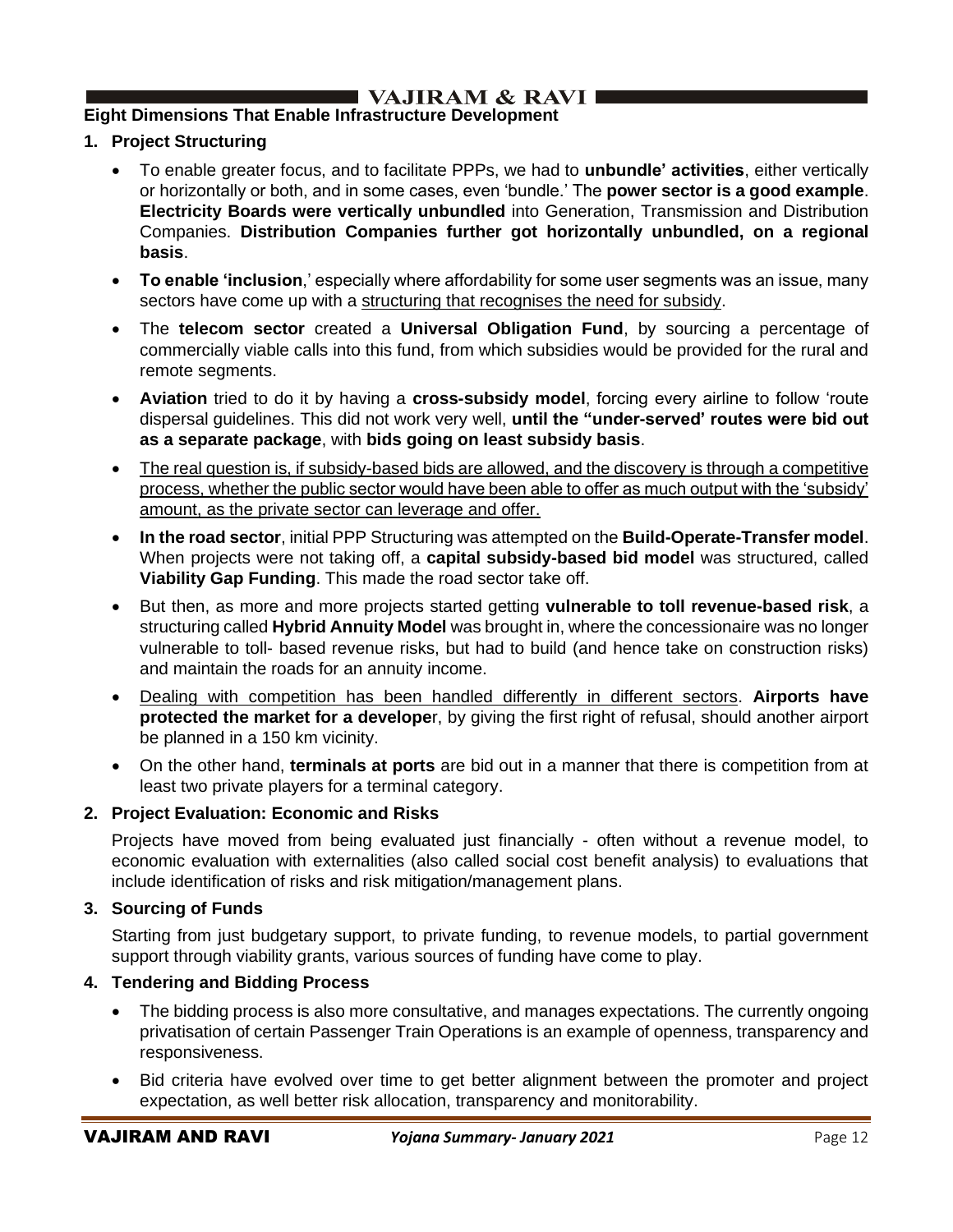- **Ports moved from royalty to revenue share**, to enable better risk allocation. **Airports** have moved from revenue share to per passenger fee, to enable better monitoring.
- **Roads** have moved from concession period to viability gap funding/lump sum payments to revenue share to annuity receipts.

### **5. Agreements**

This is a critical area, which binds (and regulates) the relationship between the authority and concessionaire.

#### **6. Project Management**

While greater professionalism and technologies have come in, vulnerability to land acquisition and environmental clearances have affected this.

### **7. Post-Project Issues**

**Post-project ownership** is an important issue, where the original goals of competition or conflict of interest need to be considered, while at the same time providing a healthy platform for buy and sell of concessions.

### **8. Regulation and Dispute Resolution**

- Many regulatory institutions have been set up The Telecom Regulatory Authority of India, the Central and State Electricity Regulatory Commissions, Tariff Authority for Major Ports, and Airport Economic Regulatory Authority.
- There is also an **Appellate for each regulator**, so that appeals against any regulator's act can be heard & resolved. And then there is judiciary. However, not all aspects & sectors are covered.
- There are **still under-regulated areas like Railways and Road Safety**. Ideally, a regulator should be empowered sufficiently, that they can be proactive in formulating regulations, of course through a transparent process.
- Many projects have got stalled, primarily due to disputes. Land acquisition and Environmental Clearances are major reasons.
- Inflexibilities in Concession Agreements have often made negotiating on the table worthless, with the only recourse being courts.

#### **Conclusion**

- PPPs and ability to think of commercialising infrastructure have provided a new platform for developing infrastructure. The idea of **balanced risk allocation** (allocate risks to the party which can bear it best) has gained traction. Concession Agreements have yet to mature by providing triggerbased review mechanisms.
- **Conflicts of interest** have been recognised: policy maker versus regulator, regulator versus operator, policy maker versus operator, level playing field with a strong incumbent, though need to be addressed.
- A potential conflict of interest arises where an '**authority' has been allowed to bid for new 'PPP' projects**, the specific instance being the Airports Authority of India (AAI) bidding for airports. AAI is not only an 'authority' in airports, but also an operator, and a monopoly service provider of air traffic control.
- The project structuring, risk allocation and regulatory outlook are **still vulnerable to crony capitalism**.
- Transparency, mature media attention and regulatory oversight can address this.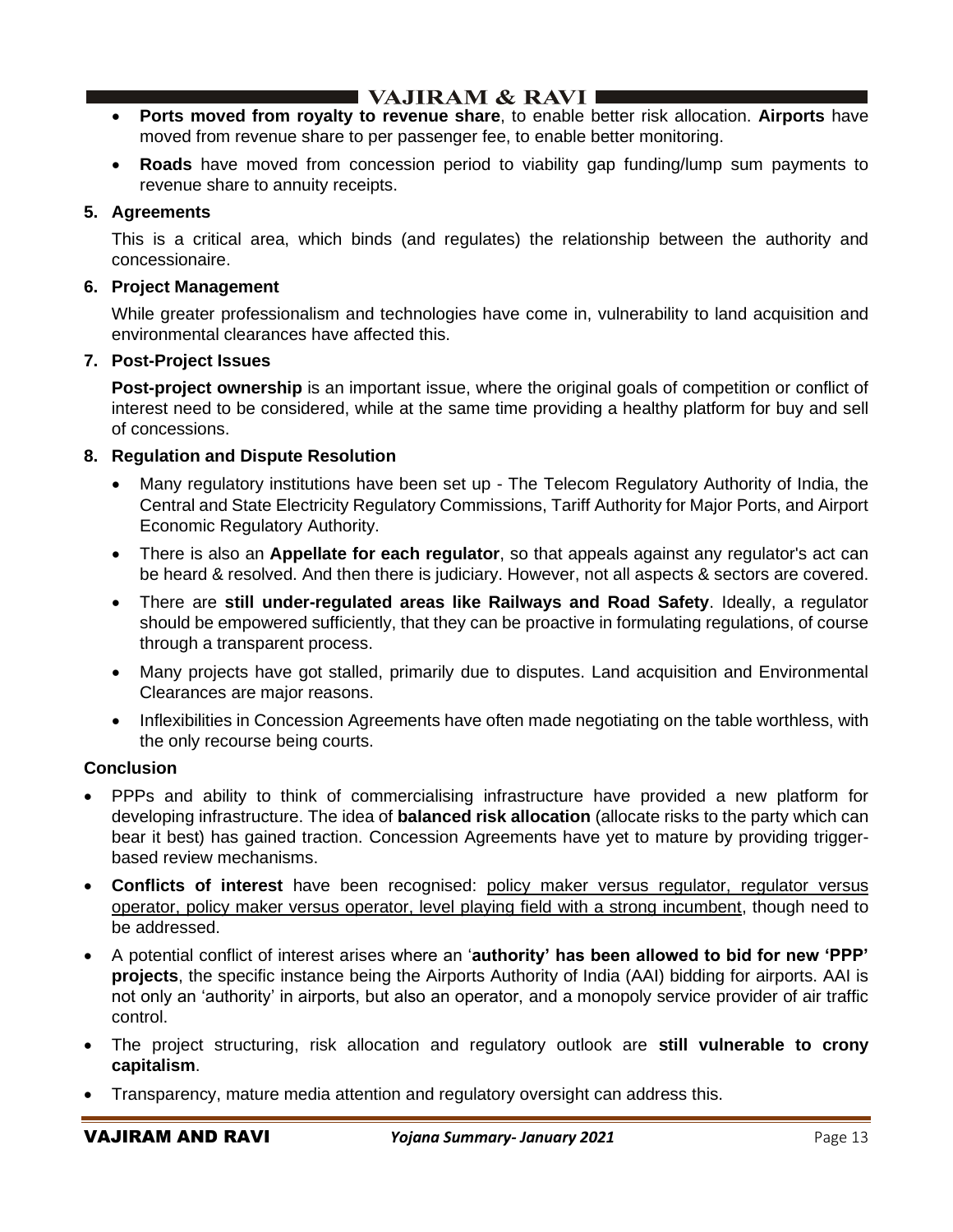### $\blacksquare$  VAJIRAM & RAVI $\blacksquare$ **AGRICULTURE: THE ROAD AHEAD**

- India has 1.3. billion people or approximately 17.9% of the global population which lives on 2.4% land and 5% water resources of the world.
- With 11% of total global agriculture, **India ranks second** in the world in agriculture production as the leading producer of several commodities.
- **Agriculture production in 2019 was valued at USD 459 billion** and the country's global trade in agriculture produce fetches more revenue than the services or even manufacturing.
- The workforce engaged in this sector sharply declined from 60% in 2000 to 42% in 2019.
- Still the current **agricultural production** has been ever increasing touching new heights; **food grains 297 MT, horticulture 31 MT**, cotton 37 million bales of 170 kg each, milk 188 MT, fish, 13 MT, poultry 4 MT and 103 billion egg production, have been all records.

#### **Future Challenges**

- The **growing population** poses a challenge to food and nutritional securities when there is pressure on land due to **urbanisation**, **improved standard of living, changed food habits** etc.,
- These challenges are further exacerbated by **declining soil health, low nutrient content, occurrence of new biotic stresses and frequent droughts and floods** due to climate change.
- Climate change will impact the lives of the people in India mainly due to erratic rainfall as nearly 62% cultivated land is rain-fed.
- According to UNICEF, India was at **10th spot among countries** with highest number of underweight children and at **17th position for highest number of stunted children** in world in 2019.
- To meet these challenges, it is estimated that the country must prepare for *increasing land productivity by 4 times, water productivity by 3 times and labour output by 6 times*. All this has to be achieved with low carbon emission technology, no ecological footprints.
- Today's paradox is that **on one hand the country is planning for management of surplus production, but on the other the farmers are driven to poverty** as they are unable get sufficient returns of their produce.

#### **Way Forward:**

#### **Technology Innovation**

- Many Crops are improved through genomics- **assisted breeding, transgenics**, and now through the **CRISPR-Cas 9 technology**. In India, several molecular breeding products have been commercialised. But cotton, the first biotic crop has brought the Indian cotton production at the top level in the world.
- **CRISPR-Cas 9 tool** has been used to create a large number of crop varieties that are not only **resistant to biotic and abiotic stresses** but are also **better in quality of produce**.
- Thus, the country shall be benefitted Once scientists given are freedom to commercialise products the of modern breeding.
- **Use of drones** in Managing the recent **locust infestation** in India during the rainy season, 2020 have shown new path of crop Protection.
- **Micro-irrigation systems** are also finding large-scale acceptance as they not only save water but also double the yields. Additional sensor technologies have potential to use optimum inputs of nutrients and Water.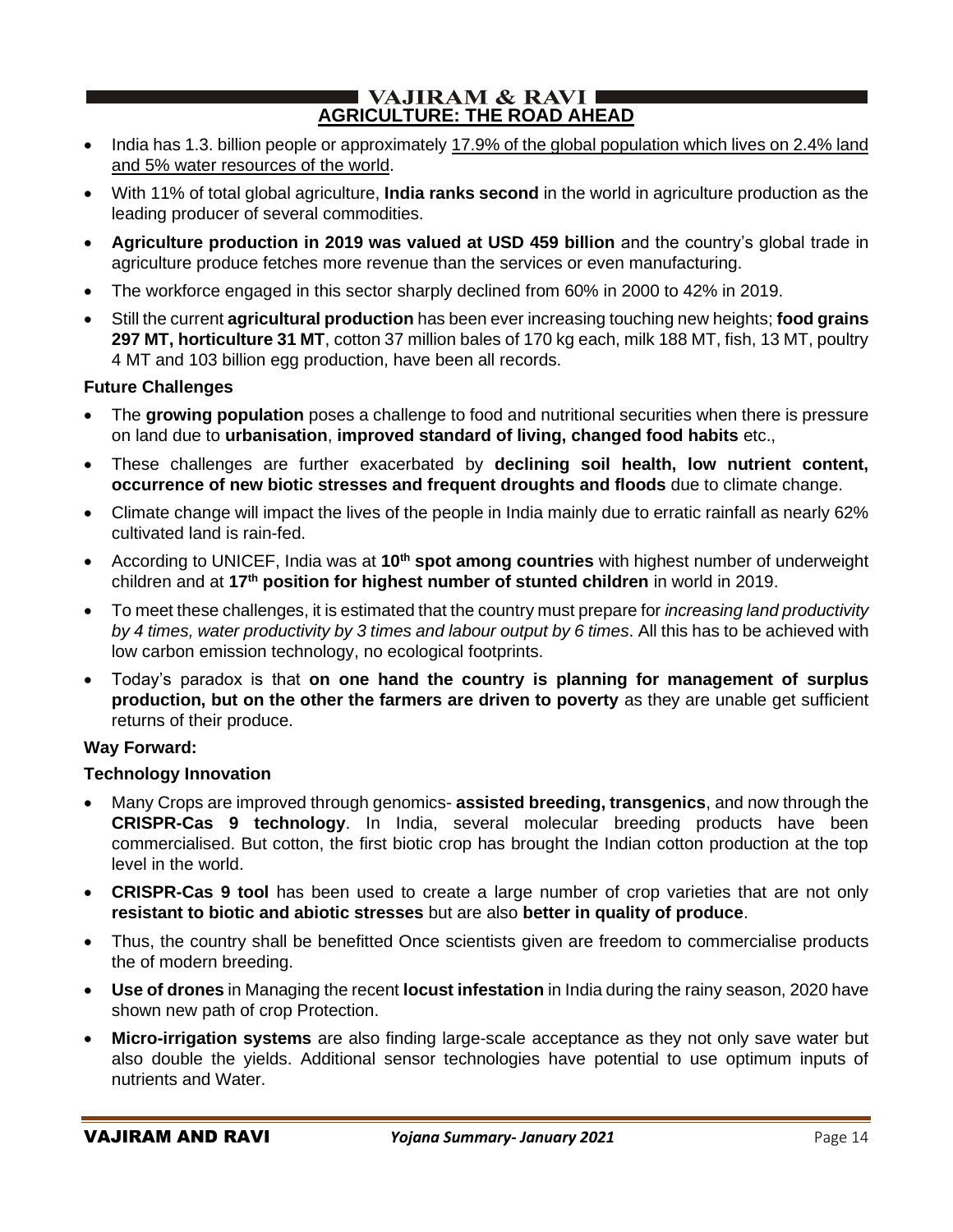#### **Investment in R&D**

- According to a study, returns on investment on research has been found to be highly paying proposition. The **internal rate of return on investment in agricultural research** is **estimated to be more than 42%,** which is much higher than any other sector.
- Investment in generation of new technologies and also in teaching and extension need to be enhanced.

#### **Policy Options**

- The Government for the first time introduced the long pending reforms in agricultural marketing through the legislation of three major bills:
	- o Farmers Produce Trade and Commerce (Promotion and Facilitation) Act 2020 (Trade and Commerce Act),
	- o Farmers (Empowerment and Protection) Agreement on Price Assurance and Farm Services Act, 2020 (Contract Farming Act)
	- o and has made necessary amendments to the Essential Commodities (Amendment) Act, 2020.
- These policy changes are hailed as revolutionary as the farmers are **freed from the designated markets** and are free to sale their produce anywhere to get the maximum price.
- Introducing a competition in sale of produce, the farmers will be a benefitted. The Contract Farming Act provides for them to enter into agreements with companies, retailers, agri-firms, etc., which they can produce the crop for an agreed price so the current volatility in market will not affect the prices that the farmers are entitled to under the contract.

#### **Conclusion:**

- The country needs to step up production of many commodities by around 30% to feed the expected 1.7 billion people by 2050. Naturally, strengthening research and development and innovations to create new technologies will be an important step for Indian agriculture as a road ahead.
- Simultaneously like the current reforms in farm produce marketing, series of policy changes needed to give emphasis on technology and skill-intensive agriculture.

## **PARIS AGREEMENT**

#### **What is Paris Agreement?**

- The Paris Agreement is a **legally binding international treaty** on climate change. It was adopted by 196 Parties at COP 21 in Paris in December 2015 and entered into force in November 2016.
- Its goal is to **limit global warming to well below 2**, preferably to 1.5 degrees Celsius, compared to pre-industrial levels.
- To achieve this long-term temperature goal, countries aim to reach **global peaking of greenhouse gas emissions as soon as possible** to achieve a climate neutral world by mid-century.

#### **How Does The Paris Agreement Work?**

**NDC** 

• The Paris Agreement works on a 5- year cycle of increasingly ambitious climate action carried out by countries. Countries submit their plans for climate action known as **Nationally Determined Contributions** (NDCs).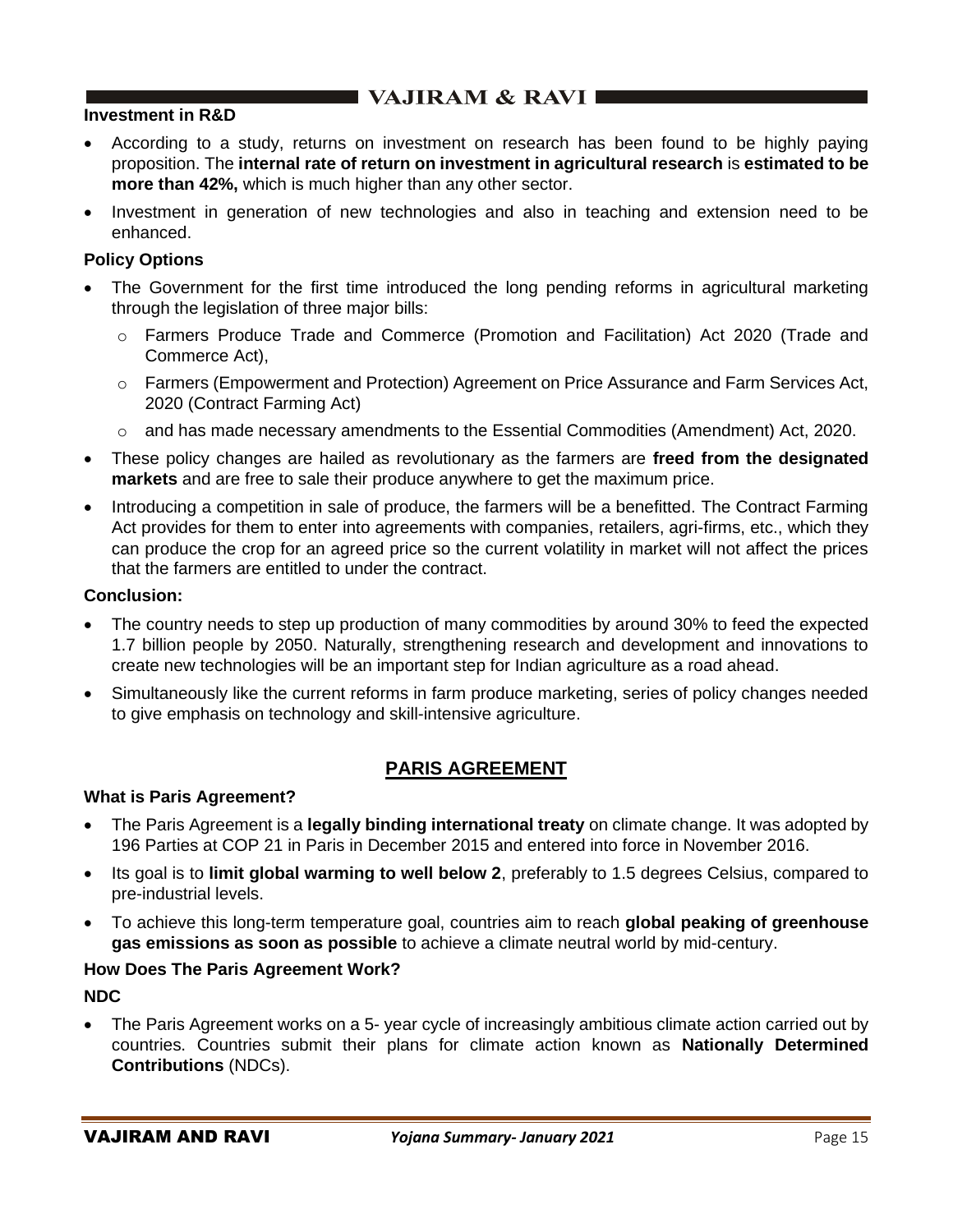• In their NDCs, countries communicate actions they will take to reduce their Greenhouse Gas emissions in order to reach the goals of the Paris Agreement. Countries also communicate in the NDCs actions they will take to build resilience to adapt to the impacts of rising temperatures.

### **Long-Term Strategies**

- To better frame the efforts towards the long-term goal, the Paris Agreement invites countries to formulate and submit **long-term low greenhouse gas emission development Strategies** (LT-LEDS).
- LT-LEDS provide the long-term horizon to the NDCs. Unlike NDCs, **they are not mandatory**.

#### **Tracking Progress**

#### **Global Stocktake explainer**

- With the Paris Agreement, countries established an enhanced transparency framework (ETF). Under ETF, starting in 2024, countries will report transparently on actions taken and progress in climate change mitigation, adaptation measures and support provided or received.
- It also provides for international procedures for the review of the submitted reports. The information gathered through the ETF will feed into the Global stocktake which will assess the collective progress towards the long-term climate goals.

#### **What Is Achieved So Far?**

- Although climate change action needs to be massively increased to achieve the goals of the Paris Agreement, the years since its entry into force have already sparked low-carbon solutions and new markets.
- Zero-carbon solutions are becoming competitive across economic sectors representing 25% of emissions. This trend is most noticeable in the power and transport sectors and has created many new business opportunities for early movers.
- By 2030, zero-carbon solutions could be competitive in sectors representing over 70% of global emissions.

#### **AIPA of India**

- MoEFCC has constituted a high-level inter-ministerial Apex Committee for Implementation of Paris Agreement (AIPA) under the chairmanship of Secretary, MoEFCC.
- The purpose of AIPA is to generate a coordinated response on climate change matters **that ensures India is on track** towards meeting its obligations under the Paris Agreement including its Nationally Determined Contributions (NDC).
- AIPA will oversee the progress in implementation of India's NDC and receive periodic information updates to monitor, review and revisit climate goals to fulfil the requirements of the Paris Agreement.
- Another key function of AIPA would be to operate as a **National Authority to regulate carbon markets in India**, issue guidelines on carbon pricing, market mechanism, and other similar instruments that have a bearing on climate change and NDCs.
- The year **2021 would mark the beginning of implementation of the Paris Agreement** and constitution of AIPA is central to strengthening the national systems and institutional arrangements for implementation and monitoring of climate actions.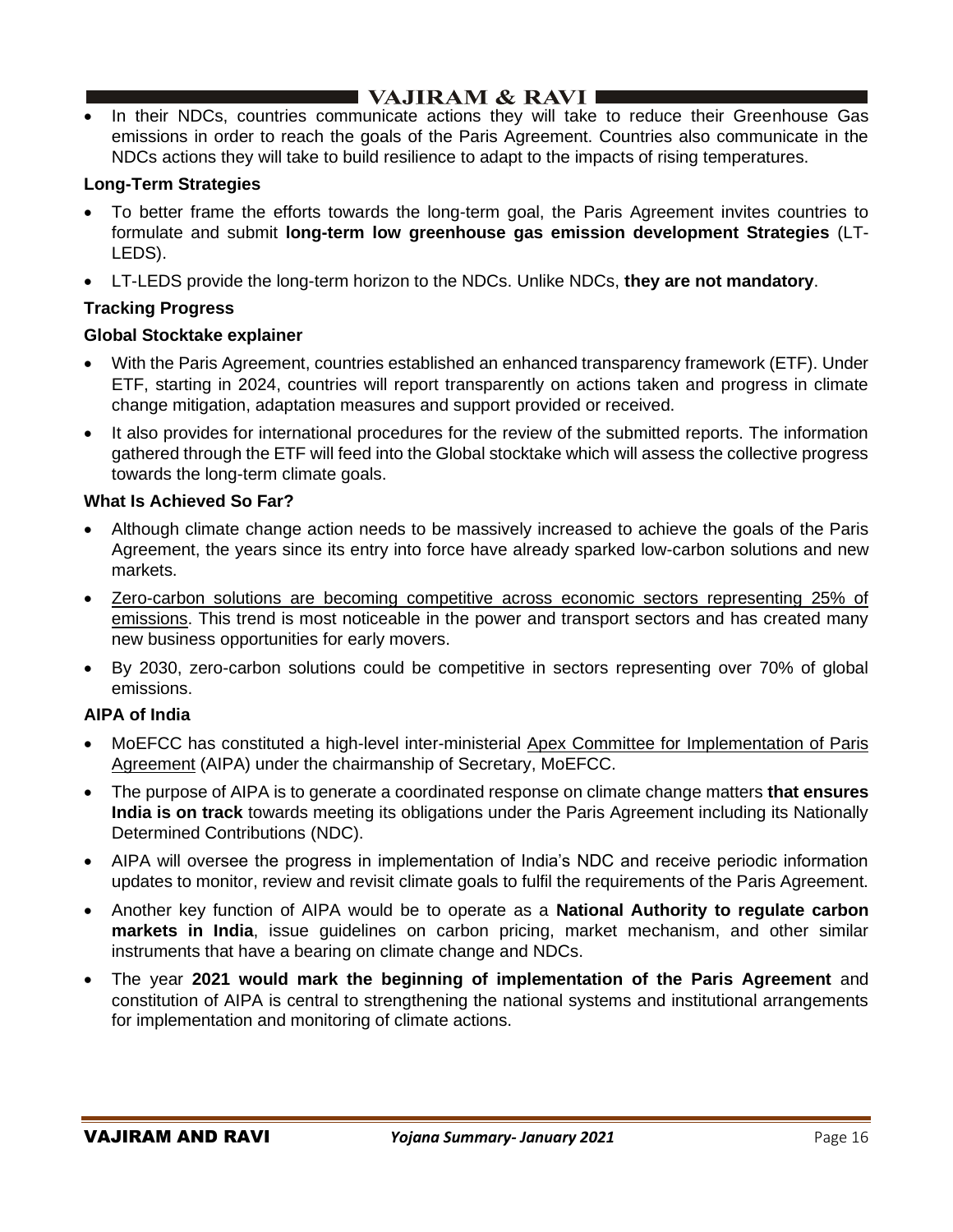#### **VAJIRAM & RAVI I INDIAN ART & CULTURE**

- **Pingala**, an ancient medieval Indian mathematician, in his treatise **Chandah-sastra** had given the *matrameru*, now known as the **Fibonacci numbers**. The same was later explained by a **Jain philosopher Hemachandra** and then by an Italian mathematician Leonardo Fibonacci, after whom they are named today.
- The **Fibonacci sequence starts with numbers 0 and 1**, and every new number in the sequence is the sum of the two numbers just before it. 0, 1, 1, 2,3,5,8, 13,21, 34, .... and so on. The ratio of any two consecutive numbers is always 1.618 shown by the Greek letter phi.
- The Moghuls introduced new instruments to India like the khamanche, rabab (which we know as the sarod today), ek-tar, du-tar, se-tar (3 strings), which we know as the sitar today in its modified version.
- **North Indian classical music** got more deeply influenced by khayal, qawwali, zikir-zari, sufi and folk. Thumri was added in the Kathak repertoire by Nawab Wajid Ali Shah of Awadh.
- Every state in India has a **folk music or dance form** with its own local deity, language, dialect, costume, intention. **Garba** in Gujarat, **Ghooma**r in Rajasthan, **Bihu** in Assam, **Santhal** in West Bengal, **Bhangra** in Punjab and so on.
- **Folk Paintings** *Warli painting* from Maharashtra, *Madhubani painting* from Bihar, *Gond painting* from Madhya Pradesh. Some paintings tell religious stories on cloth like *Pichhwai, or Phad* from Rajasthan, *Mata-ni-pachedi* from Gujarat, *Kalamkari* painting from Andhra Pradesh, *Thangka* painting from the Himalayan region.
- In ancient India, temples were architectural wonders. The *Meenakshi Amman Temple* in Madurai has one thousand pillars in perfect alignment. The *Rameswaram Temple* in Tamil Nadu has 1212 pillars on either side of a corridor that in one dot.
- Dry frescoes in the *Ajanta caves* near Aurangabad, Maharashtra show stories from the Jataka tales, The *Belur-Halebidu temples* built by the Hoysala kings in Karnataka have fine stone sculptures that clearly show a hair pin in a woman's ornate bun or the folds of her clothes or a hole in the flute being played by Krishna.
- *Ranakpur Jain temple* in Rajasthan has intricate carvings in white marble, there are the finest sculptures in the *Jain Dilwara Temples*, or *Khajuraho temple* in Madhya Pradesh; *Mahabodhi Temple Complex* in Bodh Gaya, Bihar has fine brick work, *Brihadeeswara temple* in Thanjavur has sculptures of dancers showing 81 of the 108 karanas of Bharatanatyam as mentioned in the Natya Shastra by Bharata Muni.
- The *Gol Gumbaz* in Vijaypura, Karnataka made by **Adil Shah** has one of the largest domes built at that time and the Whispering Gallery which picks up the lightest sound made on one side heard by people standing far away on the other side.
- Europeans brought with them the **Gothic style of architecture** seen in the domes of the *Chhatrapati Shivaji Terminus*, Mumbai or the *Victoria Memorial* in Kolkata, West Bengal.
- Today, India has a variety of architectural styles and **38 UNESCO World Heritage Sites**.

#### **Conclusion**

• Indian art & culture is the **spirit of India** which is all about the values of inclusiveness, beauty, aesthetics, purity of intention, attention to detail, discipline, focus, pursuit of perfection, willingness to connect with one's higher self, openness, excellence, and plurality.